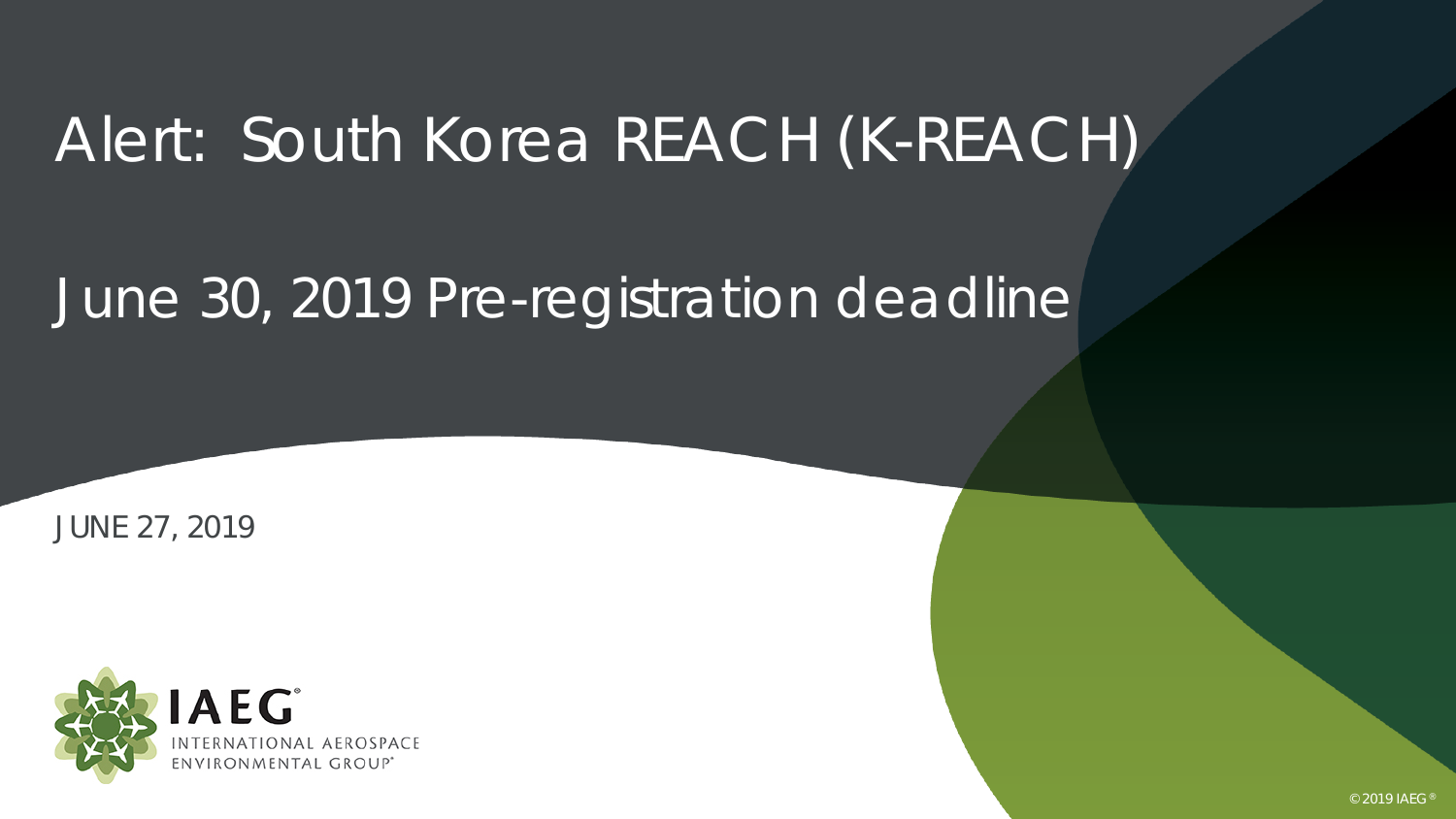

#### © 2019 INTERNATIONAL AEROSPACE ENVIRONMENTAL GROUP® ALL RIGHTS RESERVED

THIS PRESENTATION IS PROVIDED BY INTERNATIONAL AEROSPACE ENVIRONMENTAL GROUP, INC. ("IAEG") FOR INFORMATIONAL PURPOSES ONLY. ANY INACCURACY OR OMISSION IS NOT THE RESPONSIBILITY OF IAEG. DETERMINATION OF WHETHER AND/OR HOW TO USE ALL OR ANY PORTION OF THIS PRESENTATION IS TO BE MADE IN YOUR SOLE AND ABSOLUTE DISCRETION. PRIOR TO USING THIS PRESENTATION OR ITS CONTENTS, YOU SHOULD REVIEW IT WITH YOUR OWN LEGAL COUNSEL. NO PART OF THIS PRESENTATION CONSTITUTES LEGAL ADVICE. USE OF THIS PRESENTATION IS VOLUNTARY. IAEG DOES NOT MAKE ANY REPRESENTATIONS OR WARRANTIES WITH RESPECT TO THIS PRESENTATION OR ITS CONTENTS.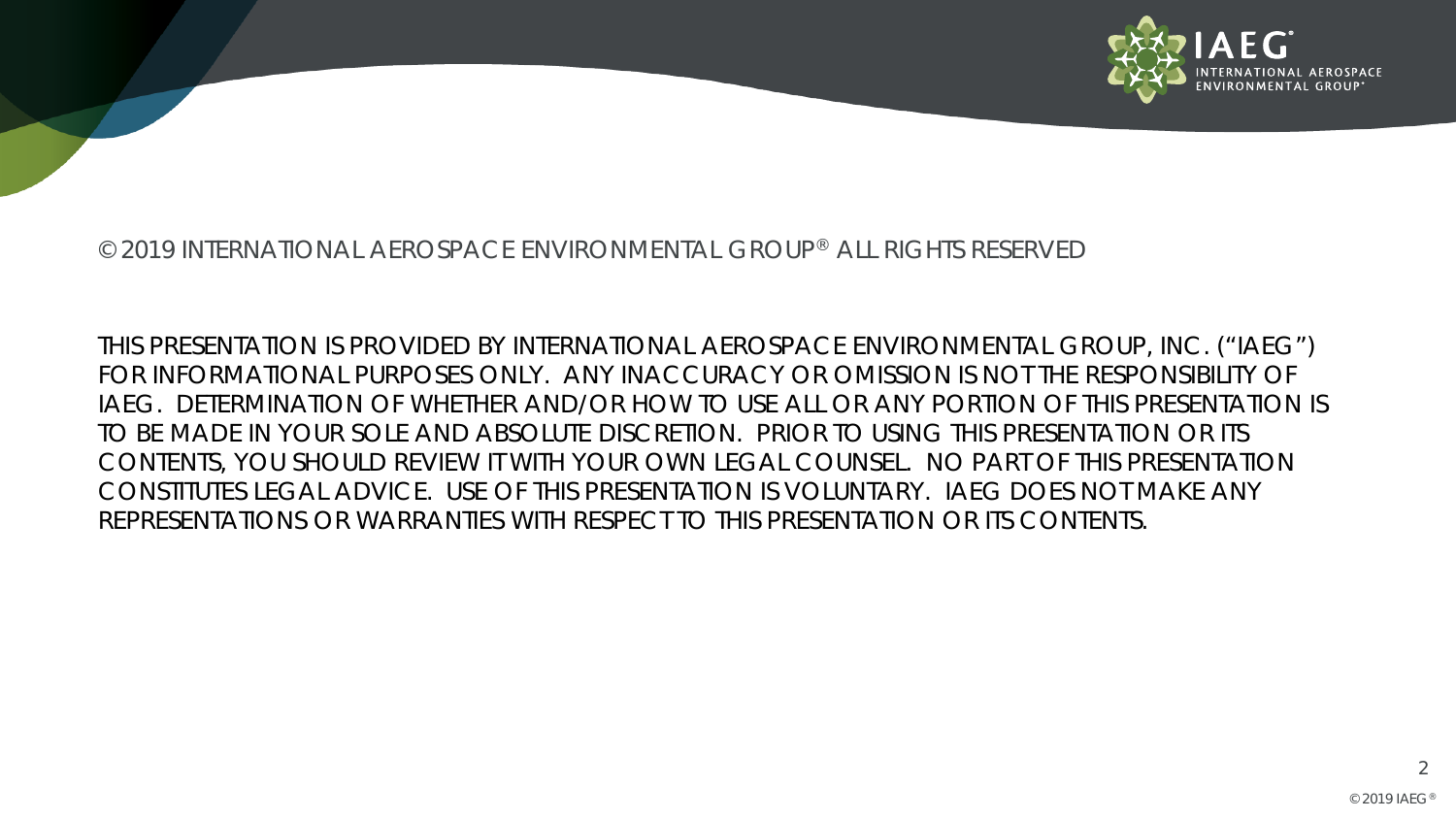

#### PURPOSE OF THIS COMMUNICATION

Alert IAEG members who do business with or in S. Korea of the upcoming substance pre-registration deadline under K-REACH

Provide information on risks & mitigation measures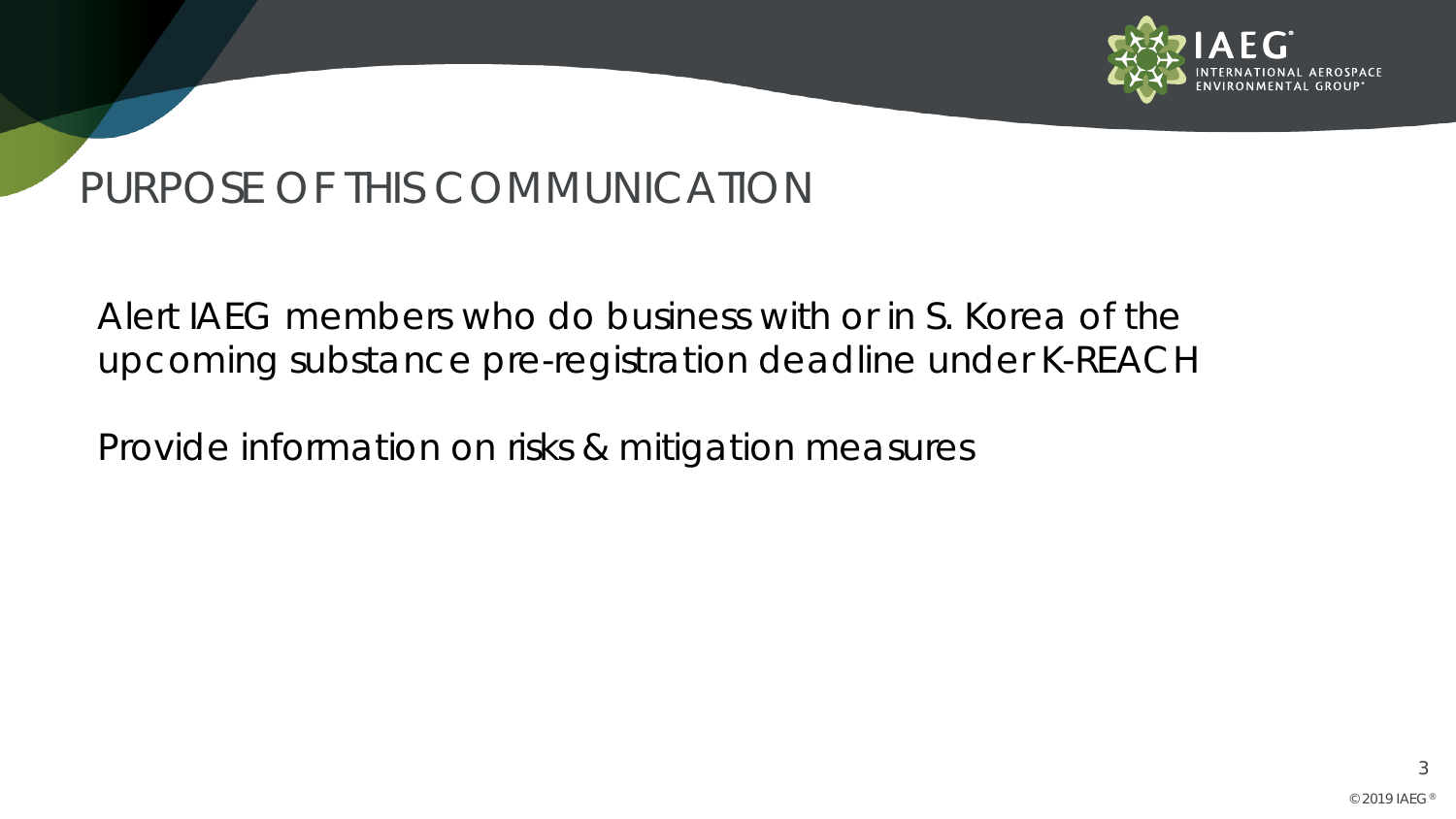

#### K-REACH: THE ACT ON THE REGISTRATION AND EVALUATION OF CHEMICALS

Chemical substances listed on S. Korea's "Existing Chemicals List" (KECL) manufactured in or imported to South Korea in quantities greater than or equal to one tonne per year are subject to registration

## **Pre-registration compliance deadline: June 30, 2019**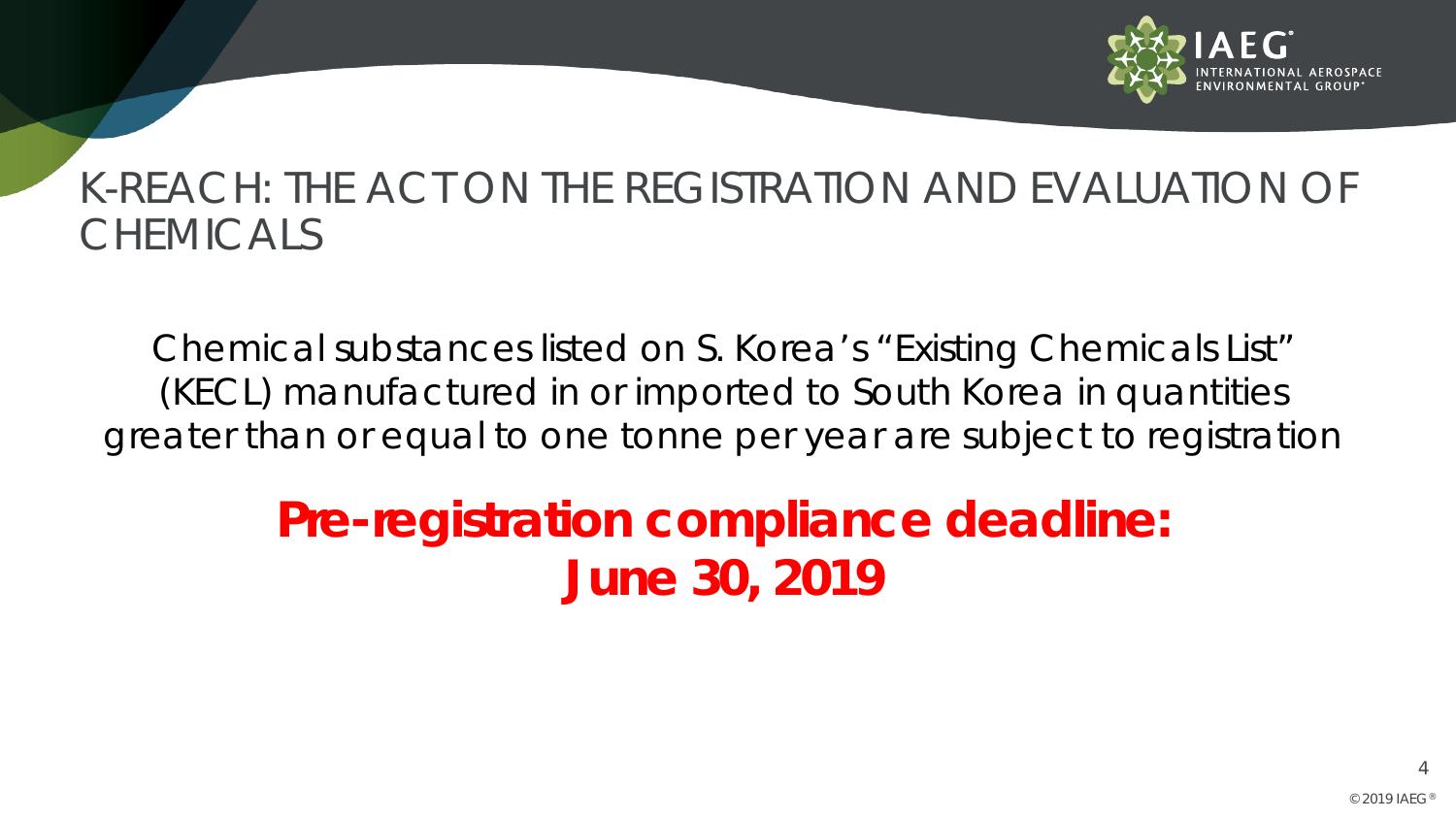

#### WHY PRE–REGISTER BY 30 JUNE 2019?

**Pre-registration allows** *existing* **chemical substances to be manufactured / imported between 1 July 2019 and the registration deadline**

| <b>Grace Periods</b>                                                          |                                |
|-------------------------------------------------------------------------------|--------------------------------|
| Substance                                                                     | <b>Registration Deadline</b>   |
| >1000 tonne per year existing substances<br>>1 Tonne per year CMR* substances | 31 <sup>st</sup> December 2021 |
| 100-1000 tonnes per year existing substances                                  | 31 <sup>st</sup> December 2024 |
| 10-100 tonnes per year existing substances                                    | 31 <sup>st</sup> December 2027 |
| 1-10 tonnes per year existing substances                                      | 31 <sup>st</sup> December 2030 |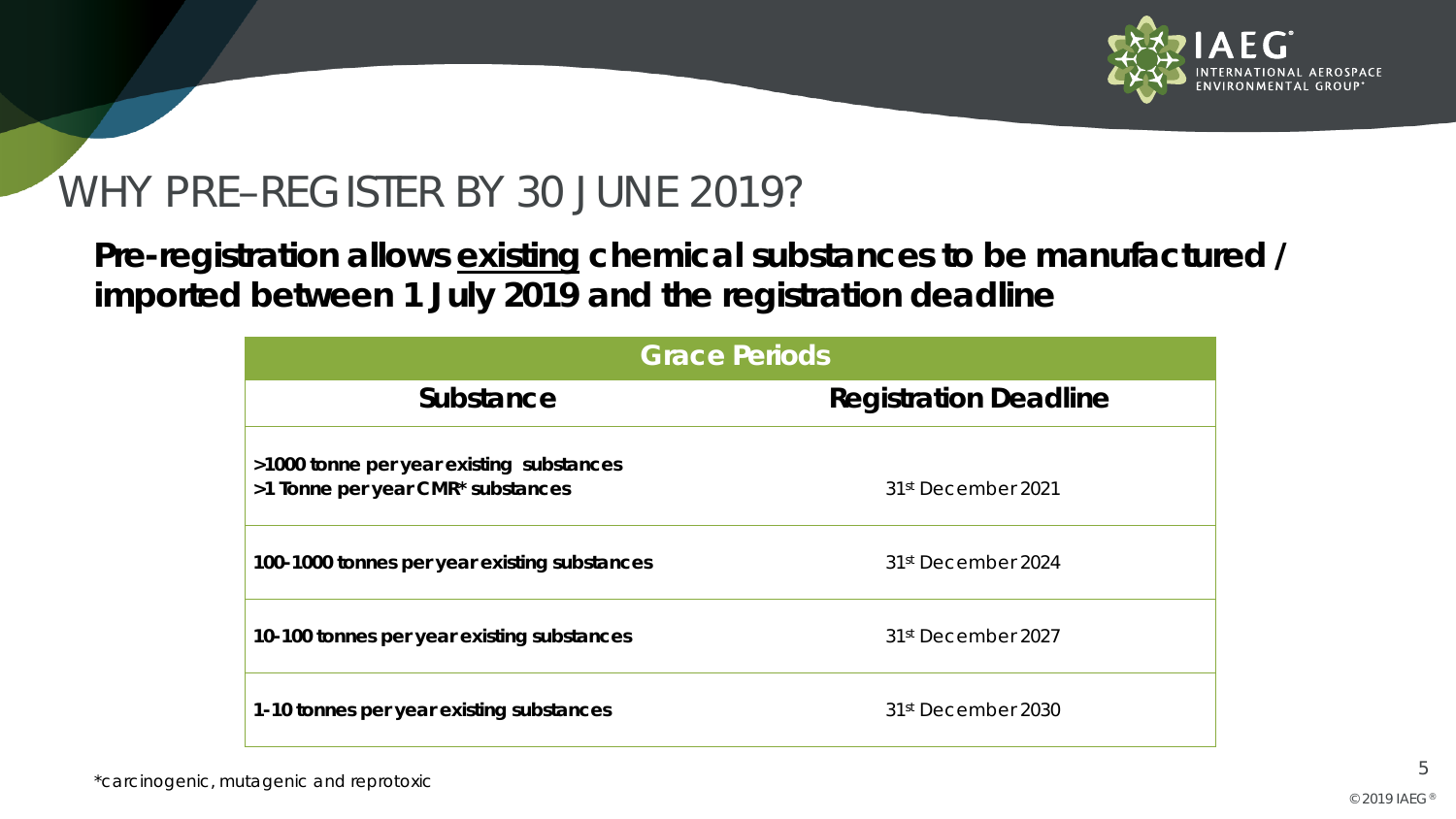

### WHO MAY PRE-REGISTER?

- S. Korean manufacturers and importers of *existing* chemical substances >1 tonne/year
- Companies located outside S. Korea may pre-register substances by using an Only Representative located in S. Korea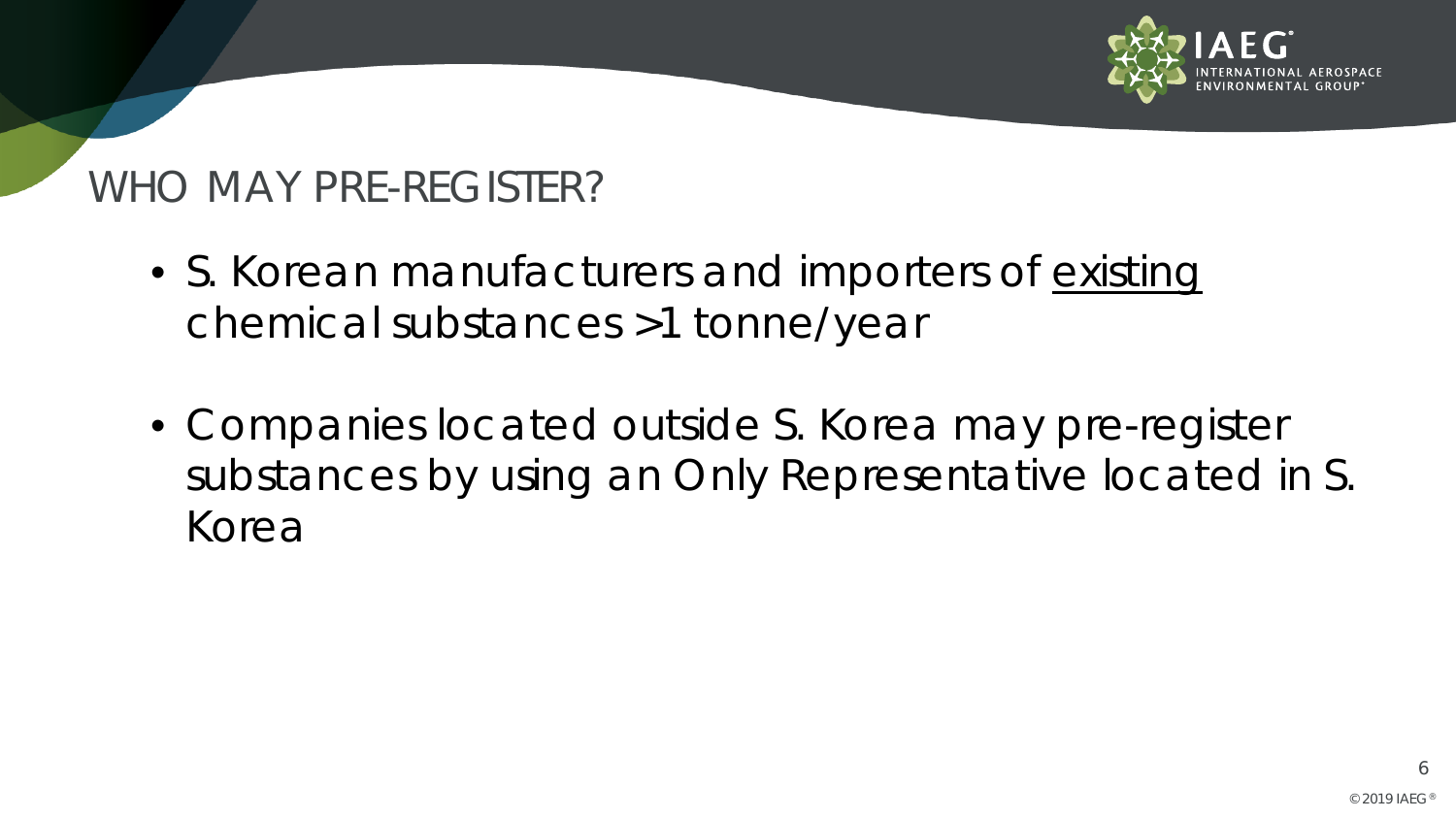

### PRE – REGISTRATION / REGISTRATION PROCESS

For pre-registration, the following must be submitted to the Korean Ministry of Environment (MOE):

- Information on the company;
- Substance name;
- Annual manufacturing / import volume;
- Classification and labelling information;
- Use information

For registration, in addition to the information provided above, the following must be submitted:

- Physiochemical;
- Toxicological;
- Ecotox, and
- Hazard assessments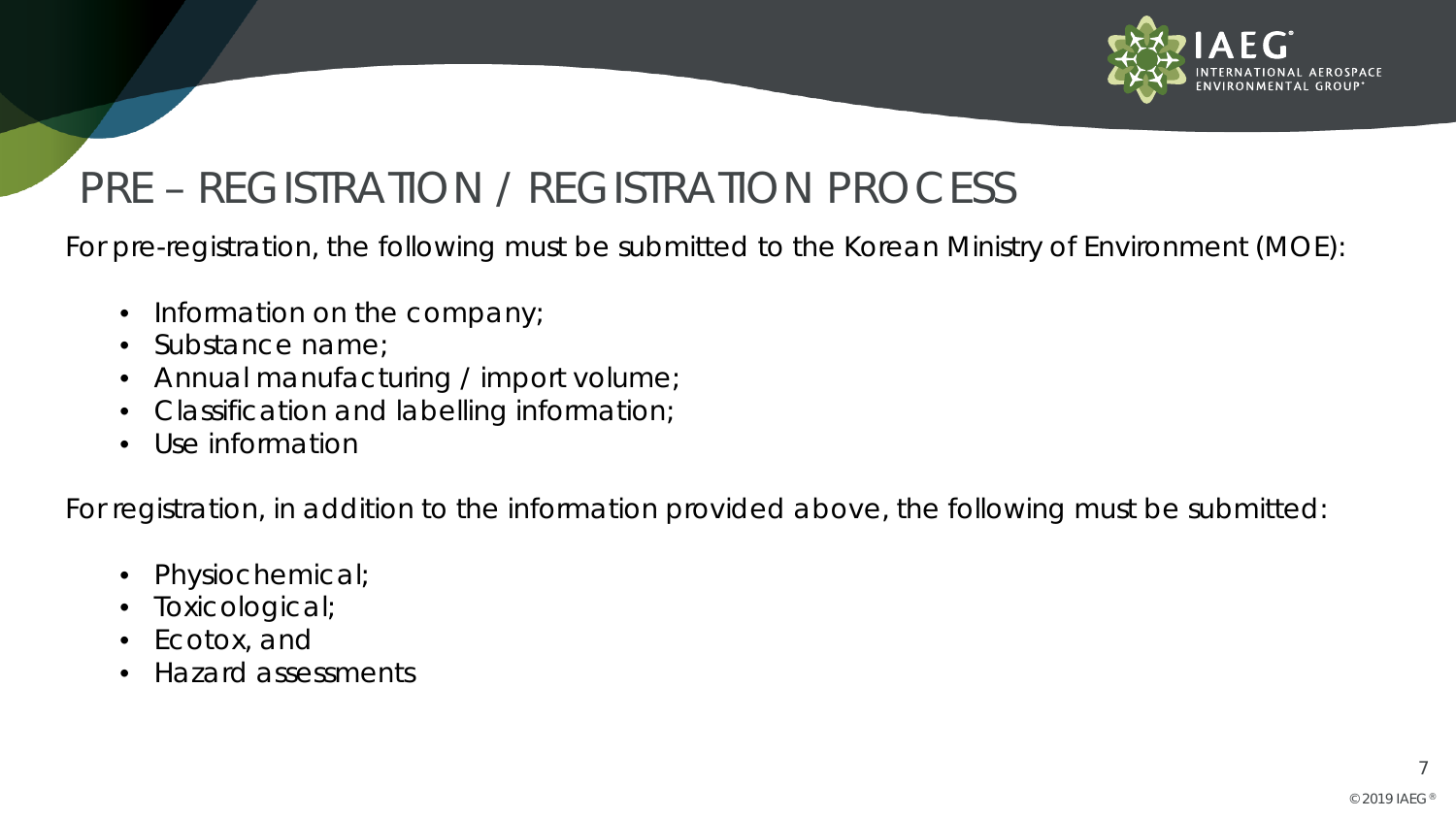

WHAT ARE THE CONSEQUENCES OF MISSING THE PRE – REGISTRATION DEADLINE ON 30 JUNE 2019?

- χ No registration grace period; therefore, substances not pre-registered will require registration before they are manufactured or imported
- χ Substances not pre-registered or registered may be subject to suspension of manufacture, import, use or sales
- χ Risk to business continuity
- χ Risk of fines/penalties if affected chemicals are manufactured in or imported into S. Korea after July 1, 2019 without registration